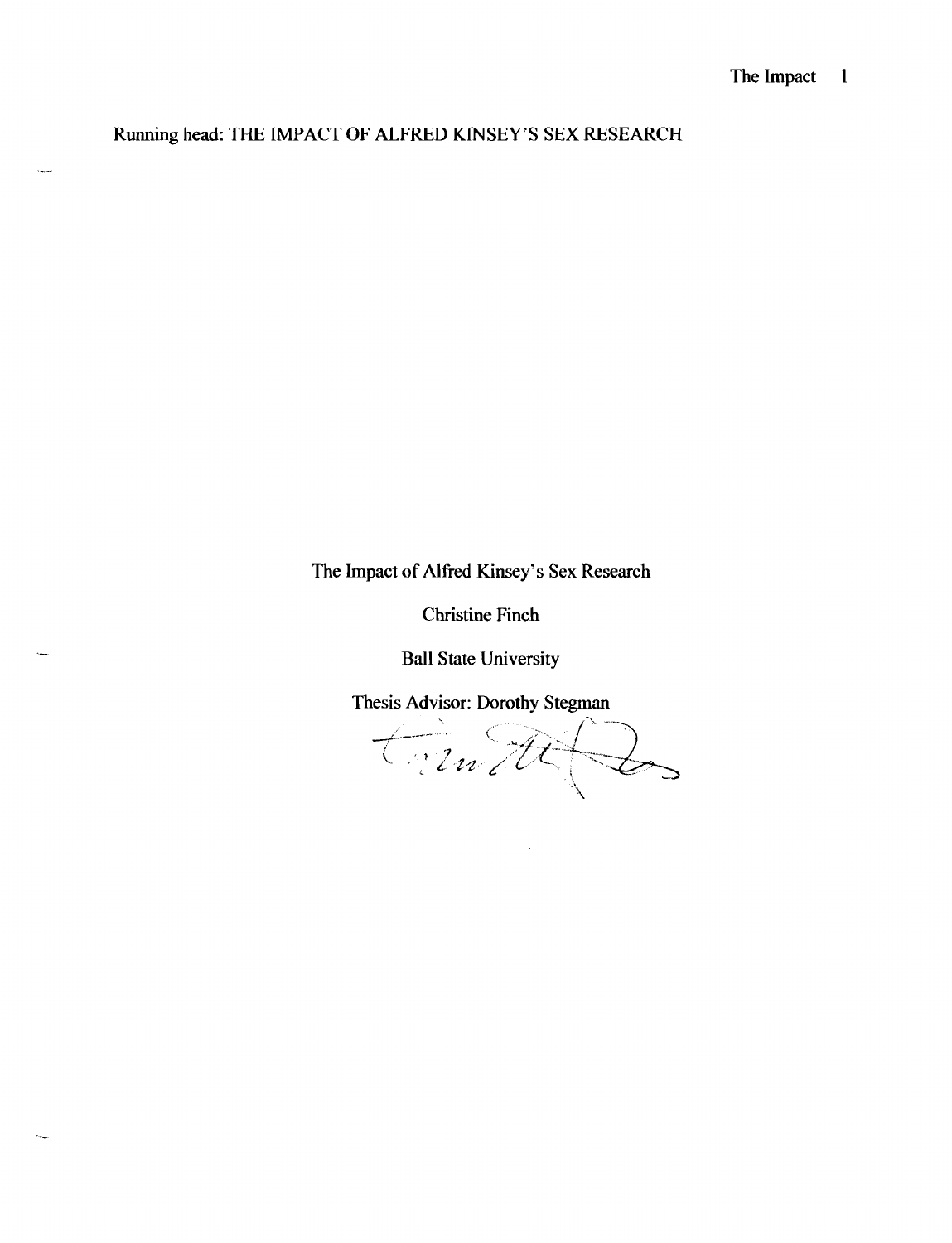

#### 2  $\mathbb{Z}_2$ 489

### Abstract

Alfred Kinsey was a man whose work and personal opinions created seemingly endless controversy. The goal of his ground-breaking work was a modest one  $-$  provide accurate information about sexual matters to his students, and later the American people. Throughout his career, Kinsey was a firm believer in the concept that all sexual behaviors were natural. He did not classify any behaviors as 'normal' or 'abnormal'. Those beliefs allowed the influence ofhis research to reach numerous areas of American society including: the gay community, the feminist movement, the scientific community, and the media. The legacy of Kinsey's sex research is one that will live on for many years to come.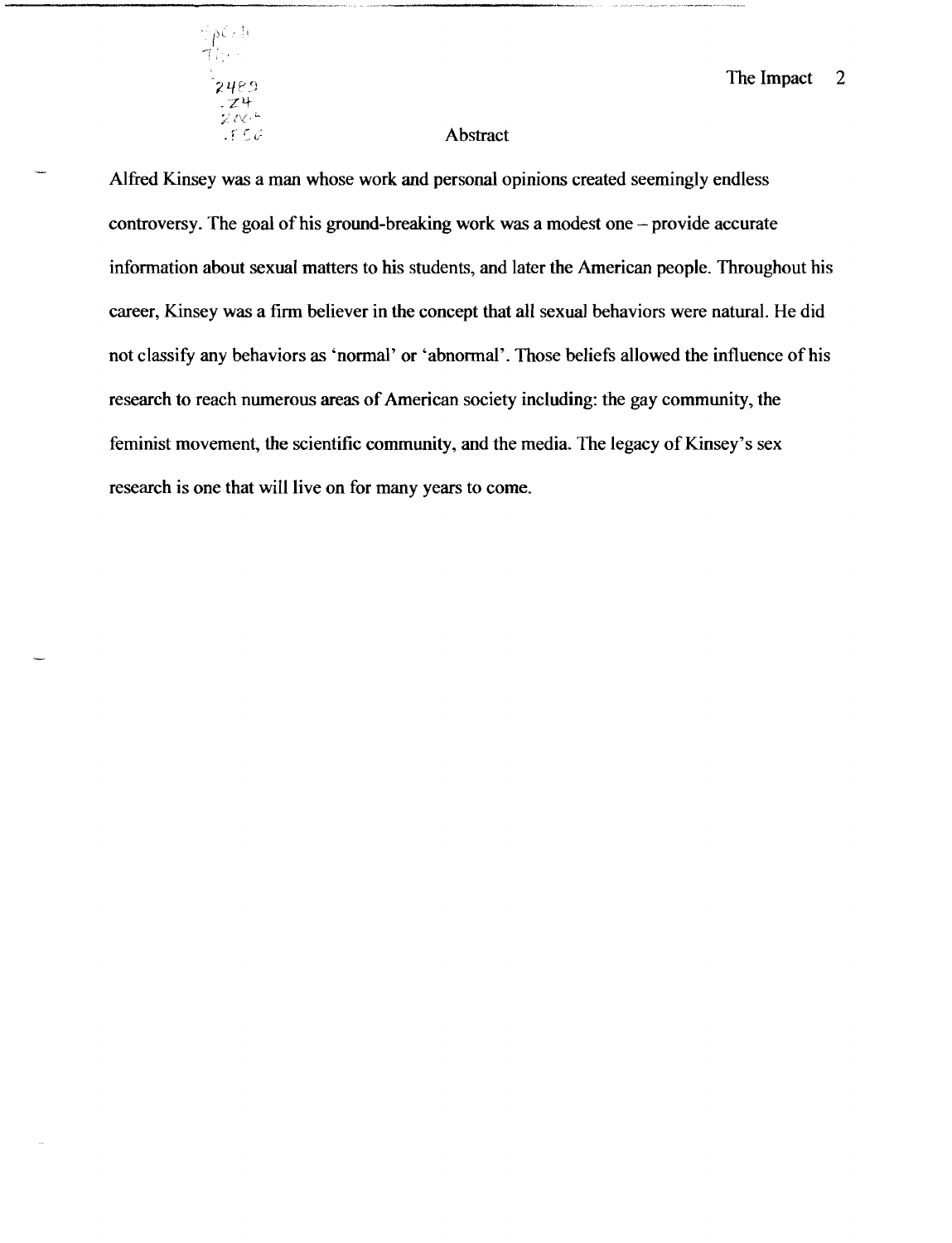#### The Impact of Alfred Kinsey's Sex Research

Alfred Kinsey was a man who believed in change and scientific study. His pioneering research brought about a new era in American culture, and to an extent, global culture. To understand how one man's research could have such a great effect on culture, one must first have a basic understanding on Kinsey himself.

Alfred C. Kinsey was born on June 23, 1894 to Sarah Charles and Alfred Seguine Kinsey (Jones, 1997). Alfred lived with his family in Hoboken until age ten at which time he and his family moved to South Orange (Christenson, 1971). Kinsey's childhood was filled with the religious fervor of his father. "Much of what he heard was mean-spirited, hate-filled, and fearful calculated to produce feelings of dependence and submission rather than love and trust" (Jones, 1997, p. 72). This devout religious upbringing would later influence Alfred's choice of careers. "Kinsey was influenced by his restrictive upbringing, by his class and gender, and by his education as a taxonomist" (Ericksen, 2000, p. 21). This strict religious upbringing would later influence Kinsey's views towards non-socially accepted sexual practices.

During his childhood, Kinsey began collecting botanical specimens from the countryside near his home (Christenson, 1971). This childhood hobby would mark the beginning of his methodical collecting and cataloguing of gall wasps and eventually to 18,000 meticulous interviews Kinsey and his staff conducted during their sex research.

After his high school graduation, at his father's request Kinsey attended the Stevens Institute for two years. Eventually he left there to attend Bowdoin College to study biology. He graduated *magna cum laude* in 1916 with a B.S. degree. In the fall of 1916, he began studying at the Bussey Institute, a biology laboratory on Harvard's campus (Christenson, 1971). In 1920, Kinsey accepted a teaching position at Indiana University (Jones, p. 155). This move from the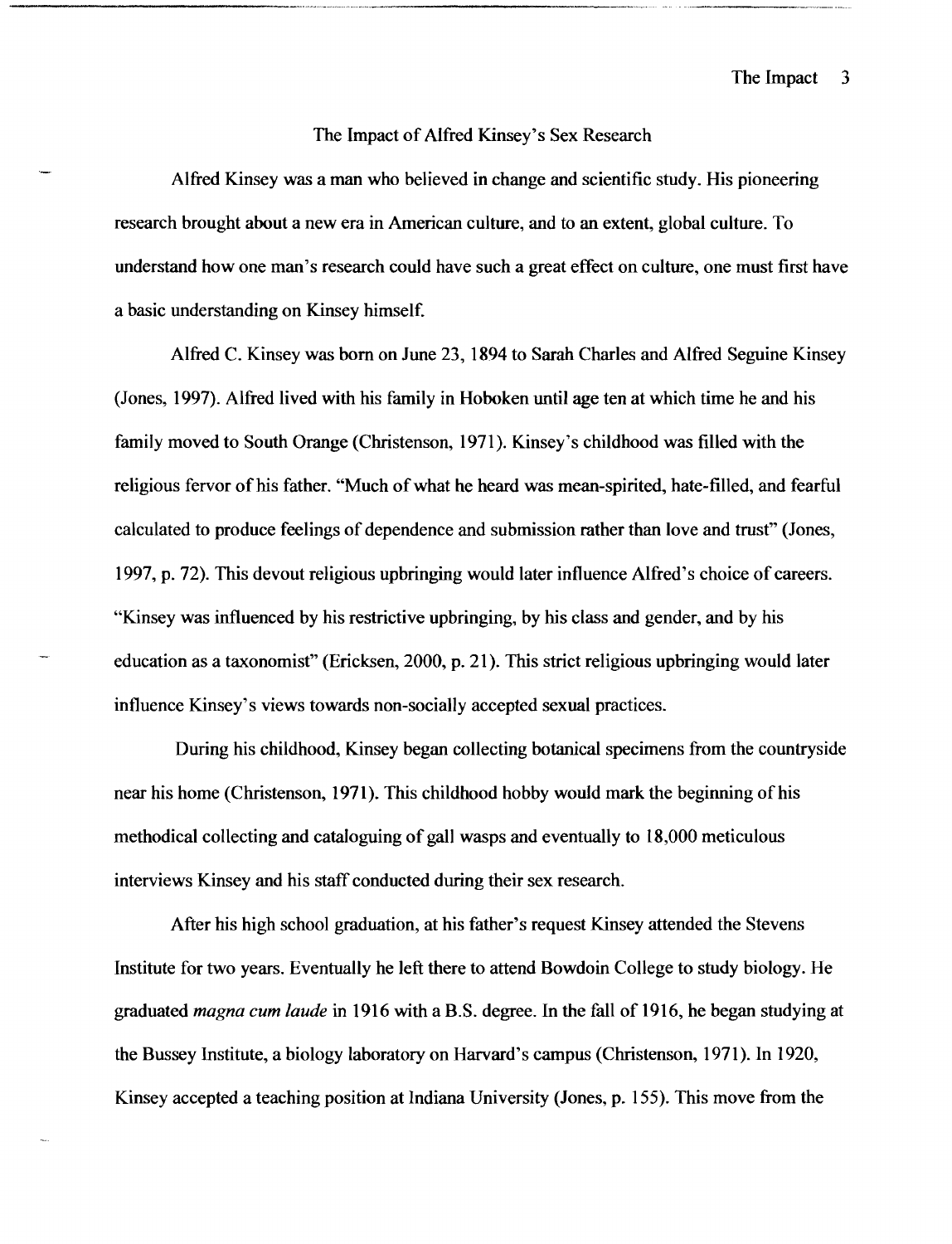East Coast to the Midwest would prove to be a turning point in Kinsey's academic career.

In his first year at Indiana University, Kinsey met Clara McMillen, a chemistry student at the university. They fell in love and married on June 3, 1921; although, she had turned down his initial marriage proposal because she was still pondering one from another suitor. The marriage yielded four children: Donald, Anne, Joan, and Bruce (Christenson, 1971). Despite Clara's devotion to her husband and to his work, she is mentioned very little in the literature. The main thing that is known of her is that she shared her husband's passion for nature (Pomeroy, 1972).

Kinsey's early years at Indiana University were spent teaching, writing, and collecting gall wasp specimens. Some of these early publications included: *Edible Wild Plants of Eastern North America, An Introduction to Biology, and Life Histories of American Cynipidae* (Wikipedia, 2008). Christenson (1971) described Kinsey's early years thus:

He had followed a fairly typical course for a hard-working academic biologist. Graduate training, a teaching job, marriage and family, field work, professional publications, textbook writing  $-\text{ all of these could be duplicated in the lives of hundreds of college}$ professors. ( p. 95)

That is until 1938, which is when he began teaching a marriage course at Indiana University. The lack of scientifically sound research on the subject of sex to use for his class prompted Kinsey to conduct his own research. This marked the beginning of the next phase of Kinsey's academic career as a sex researcher.

Kinsey's sexual research began while he was still teaching the marriage course. This research took him all over the country. He visited places such as Chicago, Berkeley, and even New York City to obtain case histories from people (Pomeroy, 1972). Eventually it took up so much of his time that the university's president would force him to choose between continuing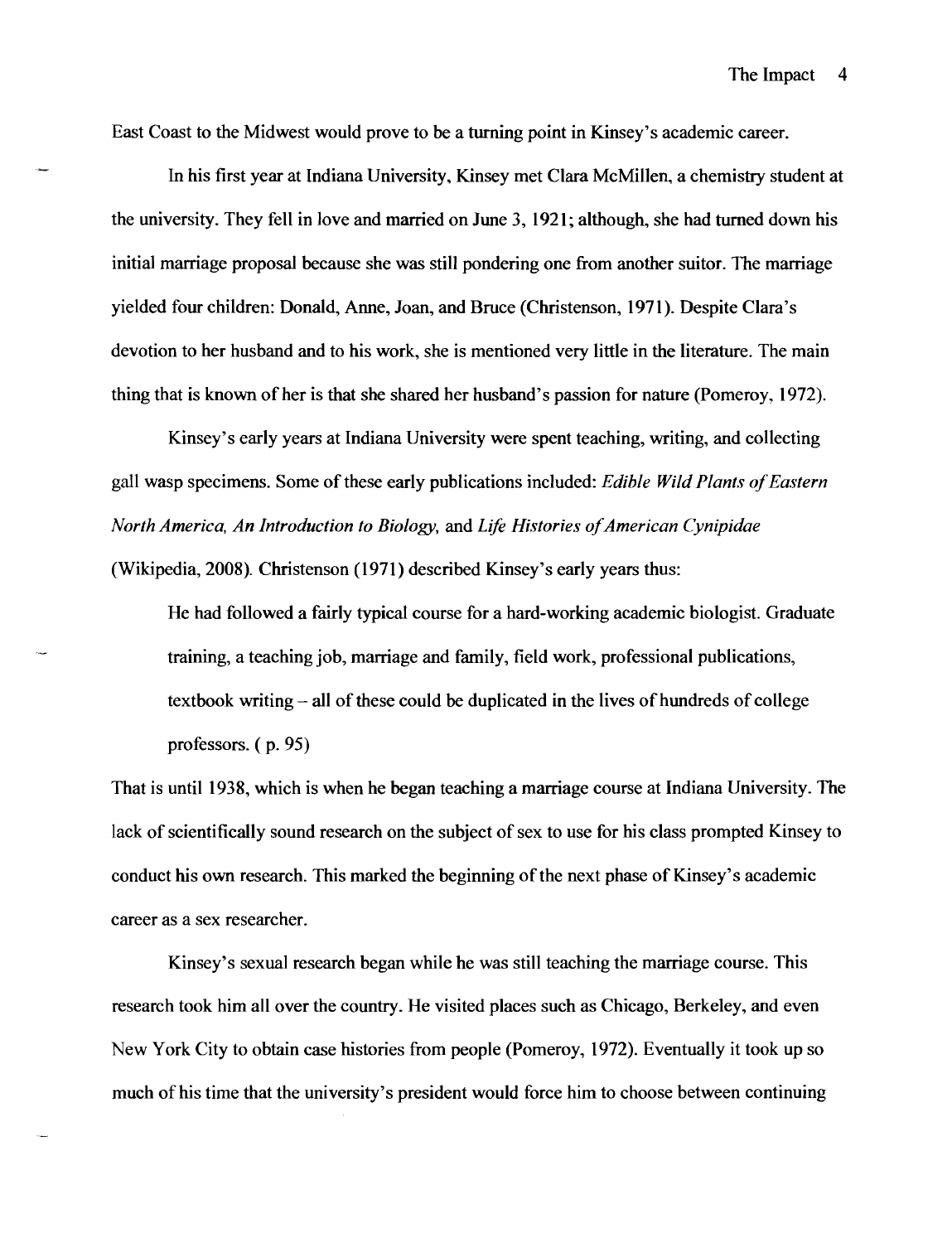his course or his research. He ultimately chose to continue his research (Christenson, 1971).

In order to collect data about sexual issues, Kinsey used personal interviews to obtain detailed case histories about each person with whom he met. He asked questions such as: "how old were you when you first masturbated?", "how old were you when you first ejaculated?", and "have you ever paid for intercourse?" (Pomeroy, 1972, p. 117, 129, 131). However, Kinsey and his interviewers usually began with less invasive questions. They would ask about the subject's religious history and their nonsexual activities in high school and if applicable, college (Pomeroy, 1972). Kinsey taught all ofhis assistants how to put the interviewees at ease with the questions, so his subjects' inhibitions would not interfere. In total, he and his assistants would collect more than 18,000 case histories. This was a staggering amount of case histories considering this was long before the days of email and instant messaging.

In 1948, the book *Sexual Behavior in the Human Male* was released. In 1953, this book's counterpart *Sexual Behavior in the Human Female* was published. The books were filled with statistics, graphs, and charts detailing American's sexual preferences. Both books were bestsellers despite their scientific nature, and also caused a wealth of media coverage. Some of it was good, and some of it was bad (Christenson, 1971).

In 1954, the Rockefeller Foundation cut its funding for Kinsey's research due to the level ofopposition his findings incited. "Upon the release of his information about American females also being sexually interested and active, however, [conservative opponents] recoiled and quickly put the lid on this maverick researcher who dared to speak such heresy" (Ren, 2006, p. 27). After the loss of his funding, Kinsey died in 1956, a defeated researcher. His death left many projects that he and his team had been working on unftnished.

However, his team, which was made up of Clyde Martin, Wardell Pomeroy, and Paul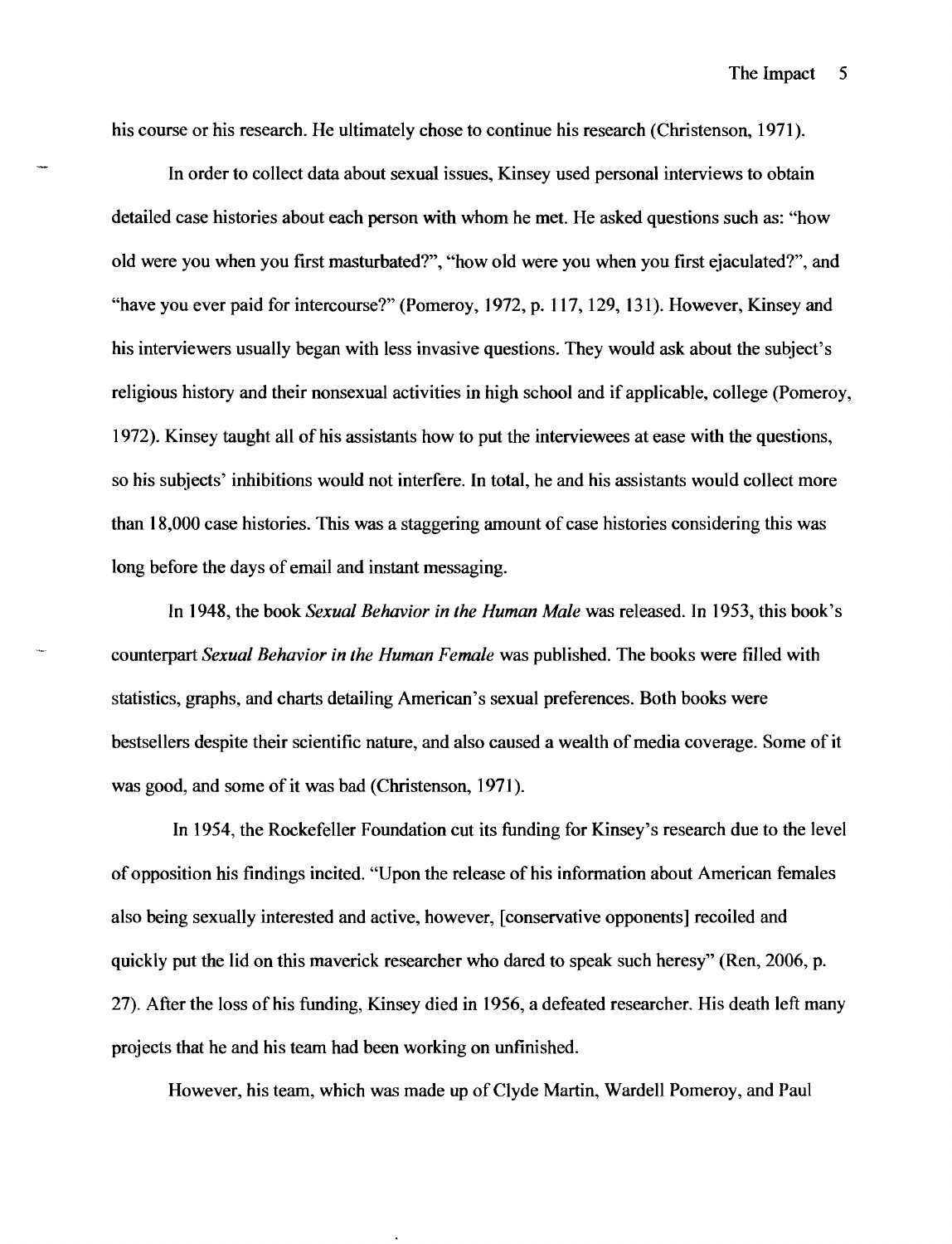Gebhard, pushed forward without Kinsey, and the Institute for Sex Research continues its research to this day. The Institute is currently conducting a study on the definition of the phrase "had sex". Over the past sixty years, the Institute has conducted innumerable studies on topics including: sexual inhibition in women, the subjective experience of sexual arousal, the public opinion on condom use to prevent sexually transmitted diseases, and homosexuality (Kinsey Institute, 2008).

Despite only living until the age of sixty, Kinsey left a legacy that carried into the twentyfirst century. He will always be known for revealing America's true sexual preferences. And, also for creating a controversy that persists even now.

According to Dr. William Granzig (2006) of Maimonides University, "Dr. Alfred C. Kinsey was an unlikely professor to change the face of sexology" (p. 99). However, due to his firm beliefs in rigorous scientific study, Kinsey perceived the previous sexual research as flawed and set out to "provide correct information" (Granzig, 2006, p. 99). Part of the ground-breaking nature of his research was his approach. They "were attempting to study human sexual behavior as if it were the behavior of any other creature on the planet" (Potter, 2006, p. 31). Never before had such a project been undertaken, but Kinsey and his team boldly pressed forward with their ground-breaking new study.

Kinsey's mission was to gather the most data about human sexuality as was possible. This mission changed the relationship between science and people (Pryce, 2006). Instead of science being thought of as something that happens in a laboratory filled with elite scientists, Kinsey brought it down to the level of ordinary people by directly involving them in the study.

Kinsey's research not only changed the way people viewed science, but also how science viewed people. "Indeed sexology is now at the heart of most Western medicalized notions of the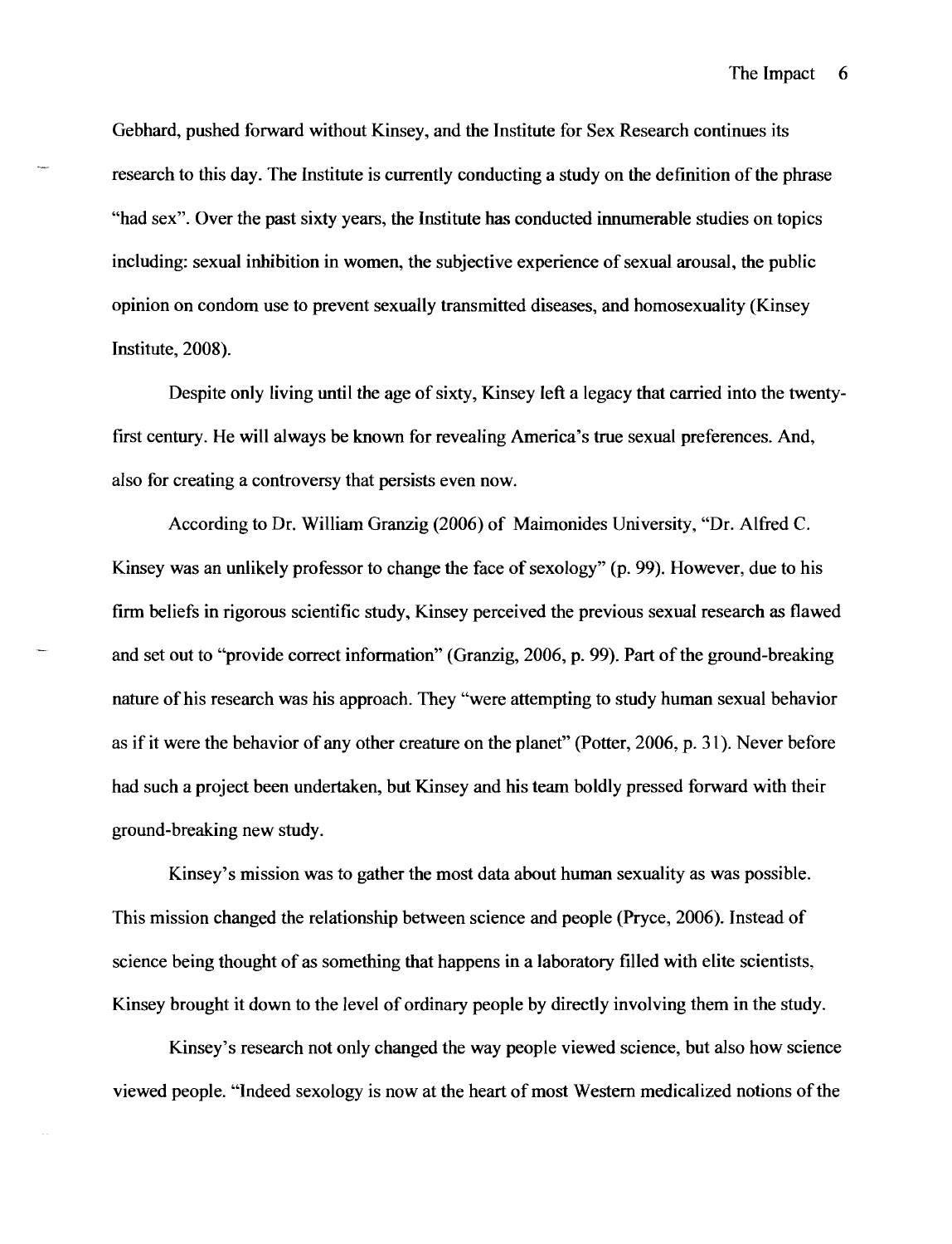body and sexuality, underpinning contemporary 'truths' of rational, taxonomic 'quantifiable' sexualities, health and disease, 'safer sex' and the control and regulation of bodies" (Pryce, 2006). Kinsey's research led to a change in how the medical community treated sex-related issues and the human body in general. Instead of merely advising patients to abstain from sex until marriage, it was now acceptable for doctors to advise patients of available contraceptives and ways to protect themselves from sexually transmitted diseases.

Kinsey's sex research not only caused a stir within the scientific community, but it also attracted media attention that continues even to date. Due to the extent of his fame, he appeared on magazine covers such as *Time* magazine, had four biographies written about him, and was even portrayed by Liam Neeson in the film *Kinsey* (Bullough, 2004). The biographies were written by Cornelia Christenson, James Jones, Johnathan Gathorne-Hardy, and Wardell Pomeroy, his former research assistant. In the film, Kinsey was portrayed as a diligent scientist who experimented sexually. This seems to be an accurate portrayal. His female volume's publication day was referred to a 'K-Day' by many media sources. Eventually, *Sexual Behavior in the Human Male* and *Sexual Behavior in the Human Female,* both published by W.B. Saunders, became bestsellers despite their scientific nature and content. The fact that such scientifically based publications could become bestsellers was astounding.

However, all of the media attention Kinsey's studies received was not positive. "Not surprisingly, the two studies were as controversial as they were popular" (Steinberg, 2005, p. 19). Despite selling an overwhelming number of copies of the two books, the political climate of the time was not favorable for such books. "With the intensification of the cold war and the rise of aggressive McCarthyism... *Sexual Behavior in the Human Female* was greeted both by an avalanche of sensationalist media hype... and by intensified scrutiny of Kinsey" (Herzog, 2006,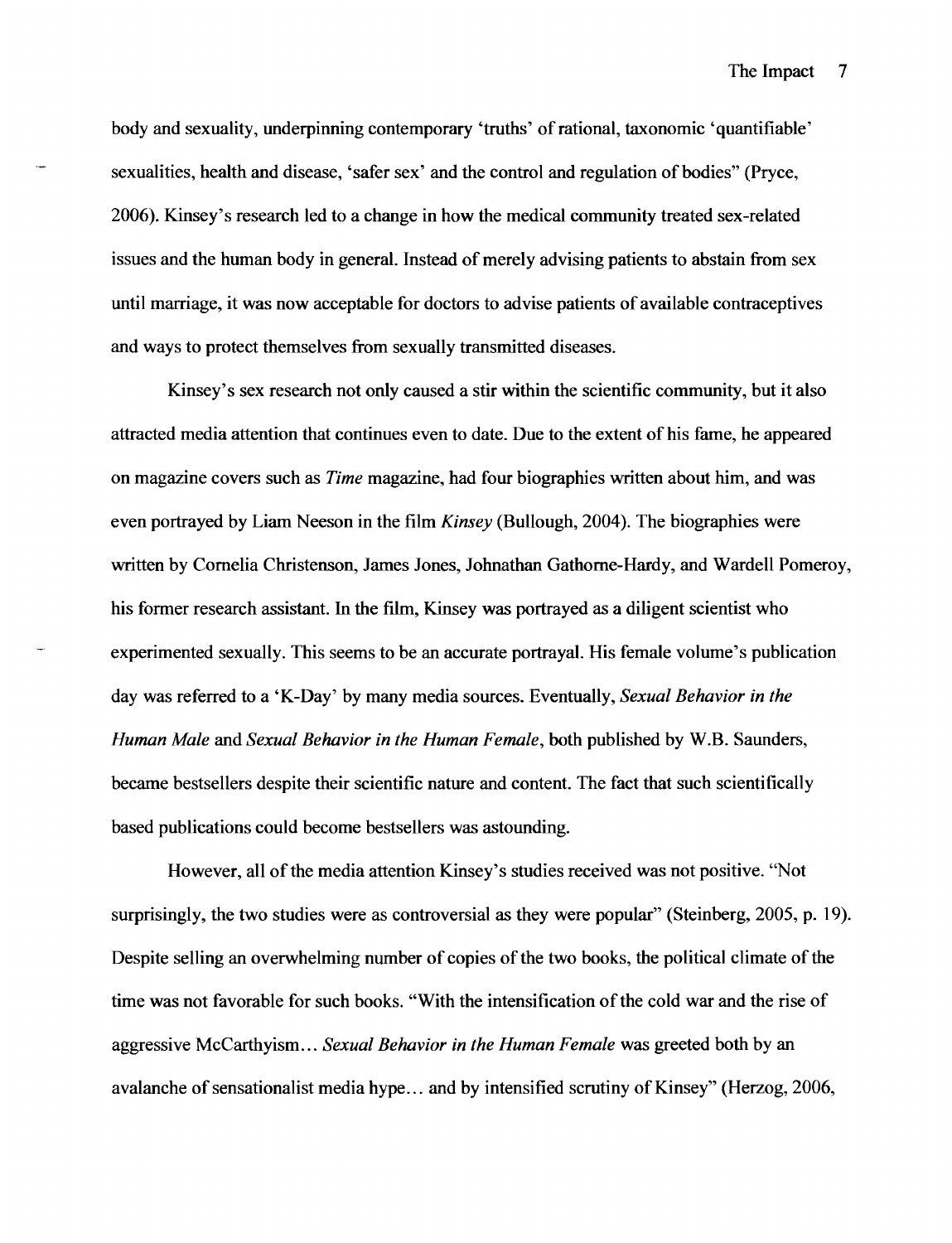p. 39). At the time of the female volume's publication, McCarthy's ideas that anything different must be Communist had the country worked into a panic. And Kinsey's study was certainly different. This led to increased attention that would ultimately lead to the loss of funding for Kinsey's research.

Beyond giving media outlets ample material to publish and discuss, Kinsey's research also changed the face of media itself. Because of its treatment of what had been unacceptable, it had the effect of changing the strictures on sexual content and nudity. Now it is perfectly normal to see mostly nude models on billboards, in magazine ads, or even in television commercials. It is also common to see lengthy sex scenes in movies and television shows. In the 1940s or even the 1970s, such advertisements and features would not have been allowed (Pryce, 2006). By making sex and sexuality part of mainstream America, Kinsey opened the door for today's risque movies and advertisements.

A change in female sexuality can be directly attributed to his research: "throughout the decades of social reform that have ensued, the echoes of Kinsey's work have been significant in the construction of cultures and subcultures, the growth of contemporary sexual consumption and the profound reconstruction of gender and sexual diversity" (Pryce, 2006, p. 66). One of the main advances in this area was that Kinsey "challenged long-held myths about female sexuality" (Bullough, 2004, p. 277). The idea of a woman as an unfaithful partner within a marriage or as a lesbian was not part of mainstream America until Kinsey's studies were published. His findings that women were just as sexually diverse as men astounded readers. Most could believe that men engaged in premarital sex or same-sex encounters. However, the idea that women were behaving in the same way was a concept that was highly contested by Kinsey's opponents.

Kinsey showed that women were not so different from men, at least in all things sexual.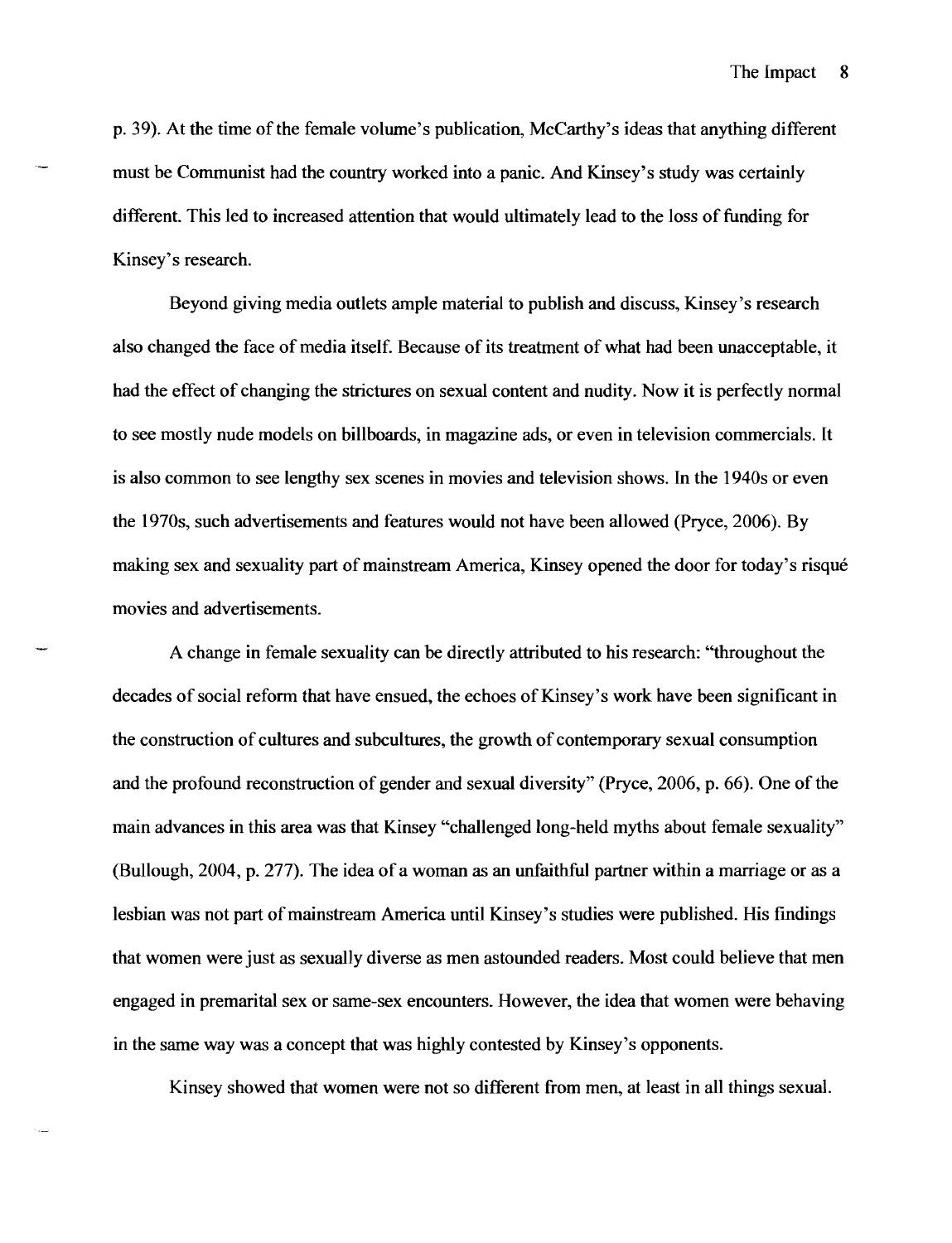"His research also provided fodder for the feminist movement that has led to greater equality toward the sexes" (Bullough, 2004, p. 277). Feminists now had another way in which men and women were similar, and similarities between the sexes were one of the main arguments for equality.

In the 1940s and 1950s homosexuality was not part of mainstream American culture to the extent that it is today. Kinsey's research has allowed for many subcultures within United States to grow and even flourish because he showed that deviation from the norm was not abnormal at all (Pryce, 2006). Those findings led to great progress for homosexuals over the course of several decades.

His research greatly affected the homosexual subculture because it changed the way Americans perceived sexuality. "The sexuality Kinsey created had an enormous impact that freed many individuals from the stigma of abnormality" (Bullough, 2004, p. 285). Because homosexuality was viewed as being abnormal, the revelation that it was not abnormal was a great step forward for the closeted community. Kinsey personally viewed homosexuality as being "not pathological" in nature (Ericksen, 2000, p. 22). This standpoint was very revolutionary for those times.

In addition to being classified as 'abnormal' by the general public, homosexuality was still classified as a disease by the medical community in the 1950s. However, in 1973 Kinsey's research made what is possibly one of its greatest contributions to the gay community and to Americans in general. This achievement was the removal homosexuality from the list of diseases found in the *Diagnostic and Statistical Manual of Mental Disorders (DSM)* (Granzig, 2006). However, it was replaced by "ego-dystonic homosexuality" in the third edition released in 1980. It was not until 1986 that the diagnosis of any type of homosexuality was completely removed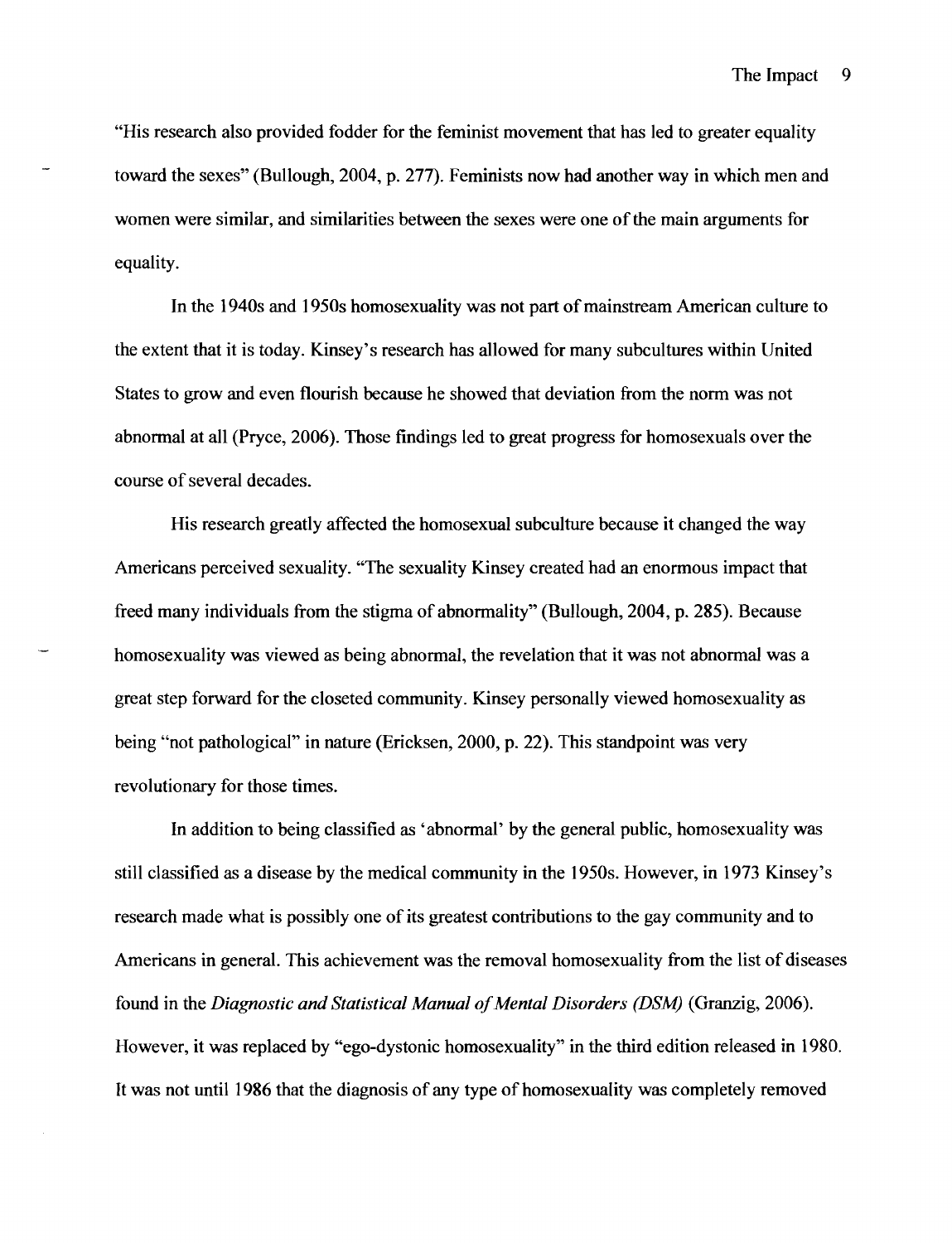from the *DSM* (Herek, n.d.). This change was a recognition by psychologists and physicians alike that homosexuality was not a disease, and therefore, it was not something that could be 'cured'. This view was not held by everyone in the mental health field. Many psychiatrists, specifically psychoanalysts, felt that homosexuality was indeed a pathology and should not be removed from the *DSM,* and that is the most likely reason for the addition of "ego-dystonic homosexuality" in 1980. Eventually that view was overturned, and homosexuality was removed altogether, a decision strongly supported by the American Psychological Association (APA). The APA "has since worked intensively to eradicate the stigma historically associated with a homosexual orientation" (APA, as cited in Herek, n.d.).

Kinsey not only changed views of the general public and the scientific community on homosexuality, but "he was also a major force in encouraging gays and lesbians to organize and to come out of the closet" (Bullough, 2004, p. 277). Such encouragement may have been just what the gay movement needed to get started. And, according to Esther (2005), there is a direction connection between the publication of the male volume and the beginning of the gay movement. So, in a sense, Kinsey's research opened the closet door and allowed for public discussion and acceptance of homosexuality as a way of life.

Kinsey's research had a profound effect on the gay subculture in the United States. However, it also impacted homosexuals in other parts of the world. Activists for homosexual rights in France and West Germany were thrilled by Kinsey's research that showed heterosexual and homosexual behaviors as being on a continuum rather than as a dichotomy between gay and straight. This is due to the fact that in West Germany homosexuality was still illegal and in France it was legal, but socially unacceptable (Herzog, 2006). Hite (as cited in Pastoetter, 2006) states that Kinsey's 'homosexual-heterosexual' scale does not describe people, it describes only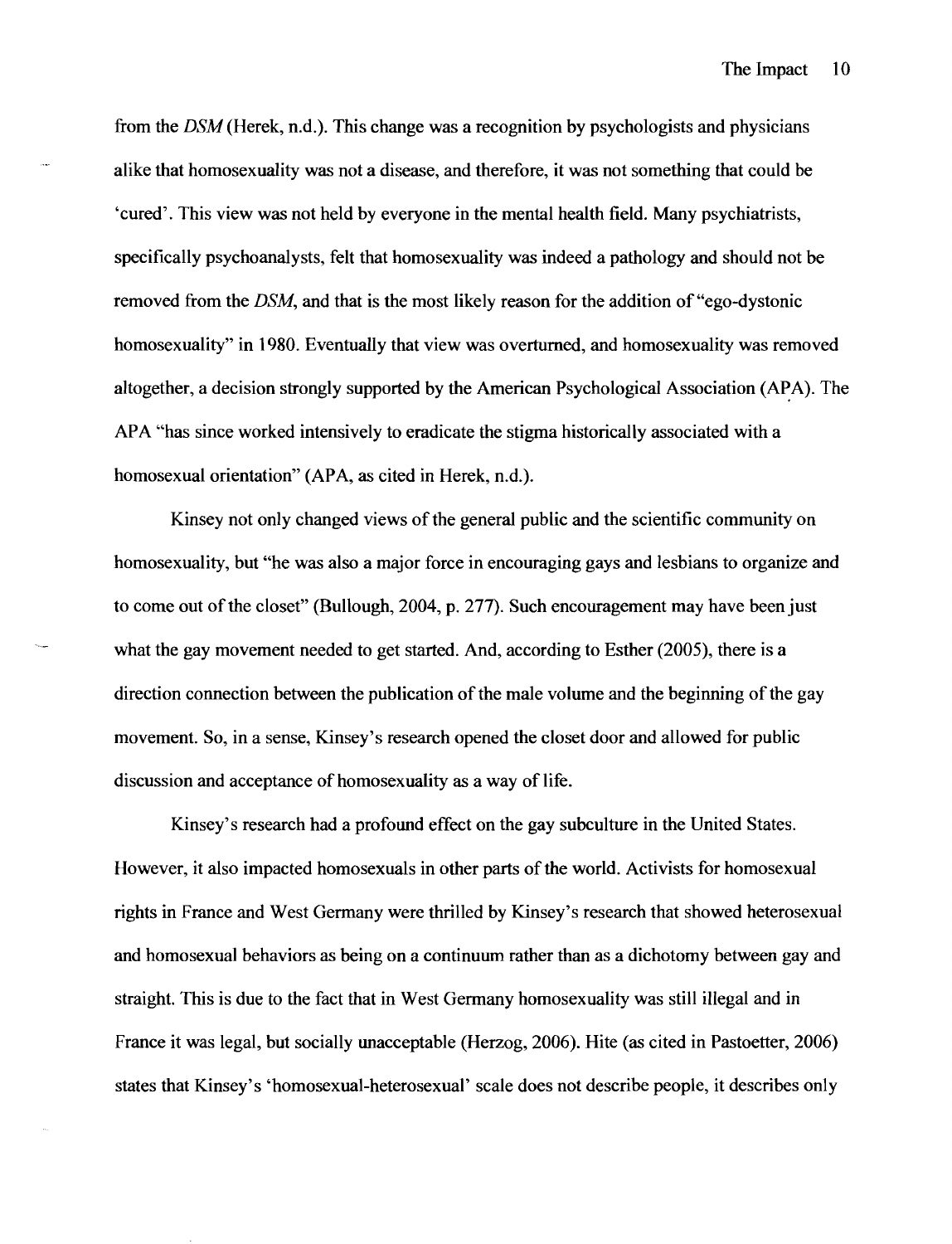their actions. In essence, Kinsey rejected the concept of labeling people as either heterosexual or homosexual. Gay rights activists also reveled in "[Kinsey's] rejection of the concepts of normality and abnormality" (Herzog, 2006, p. 42). Without such labels, opponents to gay rights could not call homosexuality 'deviant' because there is no 'norm' from which to deviate.

The attitude towards sex prior to the publication of Kinsey's studies was quite negative. "Without Kinsey's contributions sex would still be considered a loathsome disease, morally offensive, or just plain dirty" (Granzig, 2006, p.l02). Moreover, sexual activities were regulated relentlessly by the government and by moral leaders. Because of these regulations, the average person believed that any type of sex other than heterosexual intercourse within a marriage was 'abnormal'.

At the time that Kinsey's reports were published, the United States was still under the "Victorian stranglehold" that ruled sexual behavior and morality (Esther, 2005, p. 15). The Victorian view on sex was that it should be heterosexual intercourse only within the frame of marriage, typically in the 'male-superior' position (Steinberg, 2005). Such a viewpoint seriously hindered the growth of different sexual cultures due to fear of public humiliation.

Kinsey viewed diversity as being extremely important for gays and women alike. Hite (as cited in Pastoetter, 2006) claims that the female volume encourages diversity "at a time when most forms of sexual activities were considered immoral and declared illegal in the United States" (10). It should also be noted that without the work of Kinsey, Hite's work would have never been possible. During the 1950s, laws such as ones against sodomy laws were enacted to keep homosexuality from growing and becoming mainstream. However, like Freud's work in psychoanalysis, after Kinsey's report "sexology would no longer be bound by religious hypocrisy, legal definitions, and medically unfounded facts regarding the dangers of sex"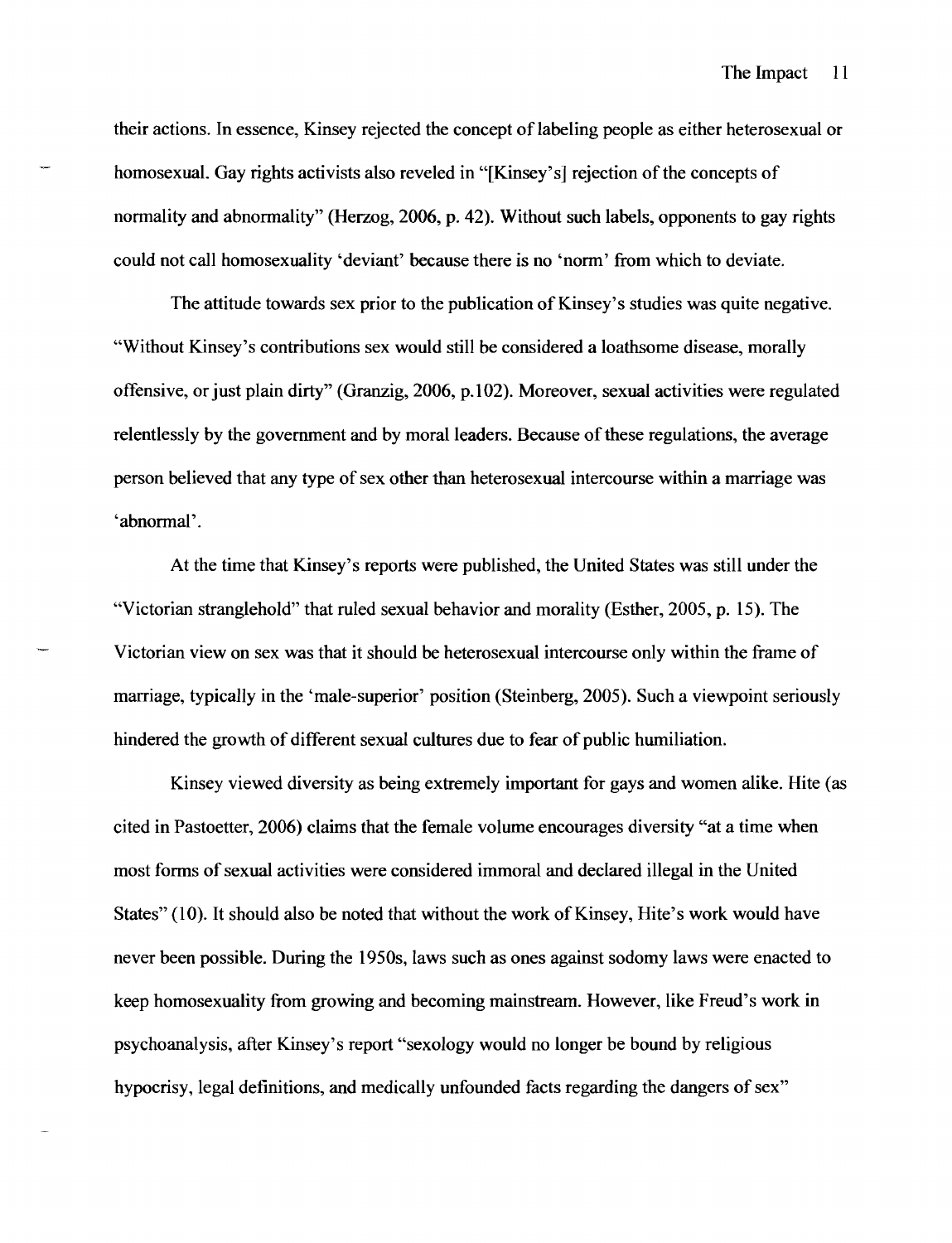(Granzig, 2006. p. 100). His research was essential in repealing many laws regarding sex repealed. It also changed the definition of what is 'normal' and dispelled many untrue myths about sex.

Even though Americans were extremely conservative in what they viewed as normal. they still perceived themselves as romantic. However. the European view of American sexuality at the time of Kinsey's report was drastically different than the American viewpoint. European commentators frequently described it as 'cold'. 'frigid'. 'lacking eroticism'. and even 'superficial.' They believed Americans had lost the romantic aspect of sex (Herzog. 2006).

Despite what the outside world thought about American sexuality. the reports revealed that "the range of behaviors that many of us can tolerate or even freely engage in. reveals just how queer the 'normal' is in human desire and practice" (Pryce. 2006. p. 85). Basically the 'normal' is not normal at all. Kinsey's view on sexual behaviors was that they are all 'natural' which challenged the moral authorities of the time (Pastoetter, 2006). "Commentators in the United States who praised Kinsey tended to emphasize how important it was that the silence covering sexual matters was being broken. and that the gap between norms and behaviors was finally being closed" (Herzog, 2006. p. 40). The research pointed out that people were participating in a variety of different sexual acts. "and they were not all going crazy. committing suicide. getting pregnant. or dying of grossly disfiguring sexually transmitted diseases" as had previously been stated in various myths about sexuality (Steinberg. 2005. p. 19-20). Kinsey's disproval of many of these common myths about sexuality took away his opponents' arguments against non-heterosexual intercourse. In the end. Kinsey's research made it "painfully clear that what Americans actually did sexually was radically different from what people had thought" (Steinberg. 2005. p. 19).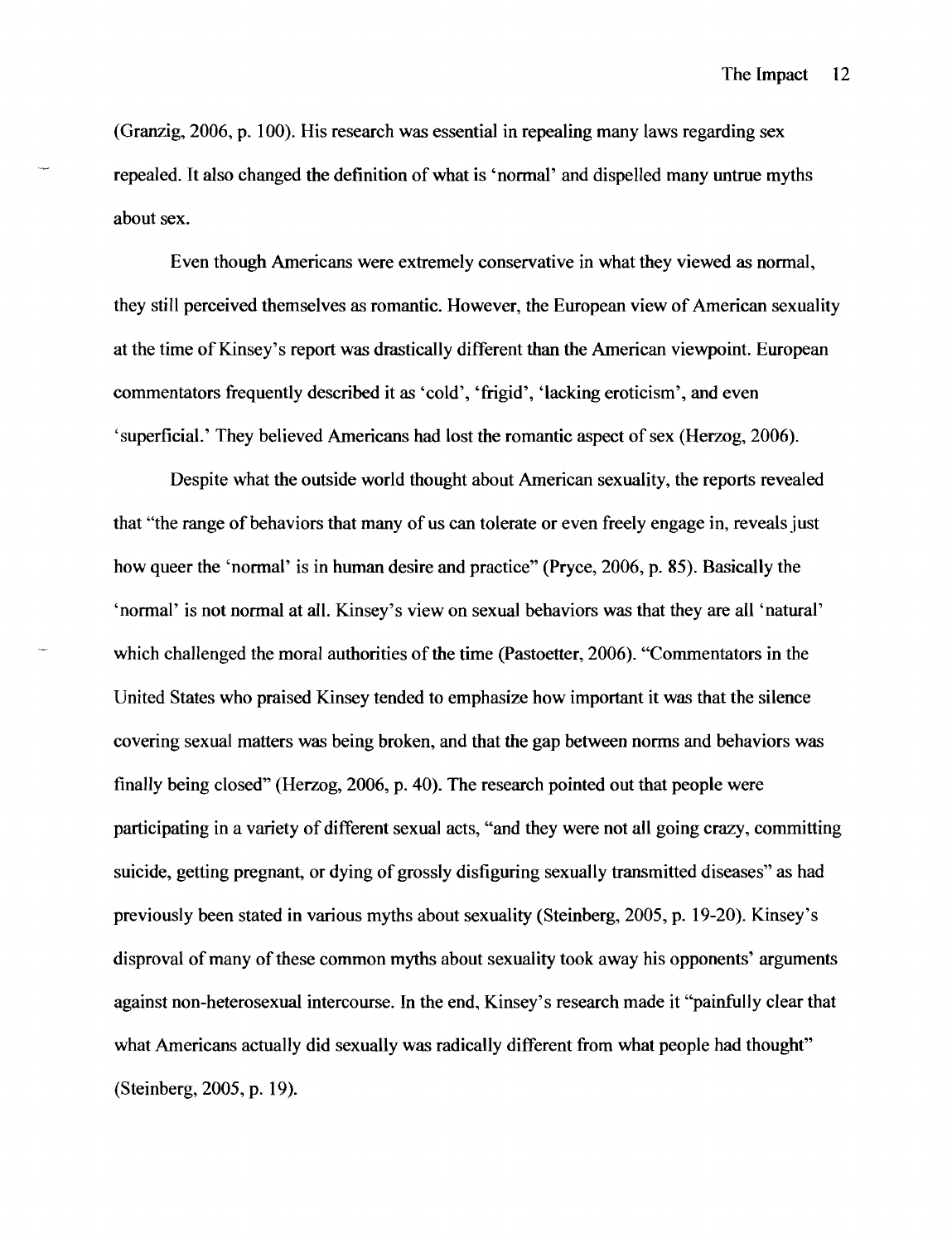Kinsey's studies may have been eye-opening for people living during the 1950s, but not to the extent to which it was once thought. "[His] work was considered far less controversial [than] it is today" (Brottman, 2006, p. 108). This statement rings true given the recent conservative uprising the movie *Kinsey* created. Critics such as Michael Craven, from the National Coalition for the Protection of Children  $\&$  Families states that "Kinsey's impact on our culture has been nothing short of devastating" ("Kinsey Film Opens to Protest," 2004). Another staunch critic of Kinsey's work is Robert Knight, director of Christian Women for America's Culture & Family Institute who believes that "Alfred Kinsey encouraged pedophiles to molest children, all in the name of science. Instead of being lionized, Kinsey's proper place is with Nazi Dr. Josef Mengele or your average Hollywood horror flick mad scientist" ("Kinsey Film Opens to Protest," 2004). However, the most outspoken critic of the film, and Dr. Kinsey in general, is Dr. Judith Reisman who believe that Kinsey's research is to blame for the degradation of today's society (Reisman, 1990).

Despite the controversy surrounding Kinsey, his research had a drastic effect on American society. One reason for this is "the technological innovation of the safe, effective birth control pill" (Potter, 2006, p. 36). Such advances in contraceptives are what paved the way for the sexual revolution, inspired by Kinsey's research.

Potter (2006) states that not long after the beginning of the sexual revolution:

The 'Beat Generation' and *Playboy* were on the scene. These represented a movement and products unimaginable on a larger scale prior to World War II when such ideas and products were the providence of only elites. Science had provided the platform from which new claims to moral authority could be launched. (p. 33)

Kinsey's research had opened the door for new and novel types of sexuality to come through.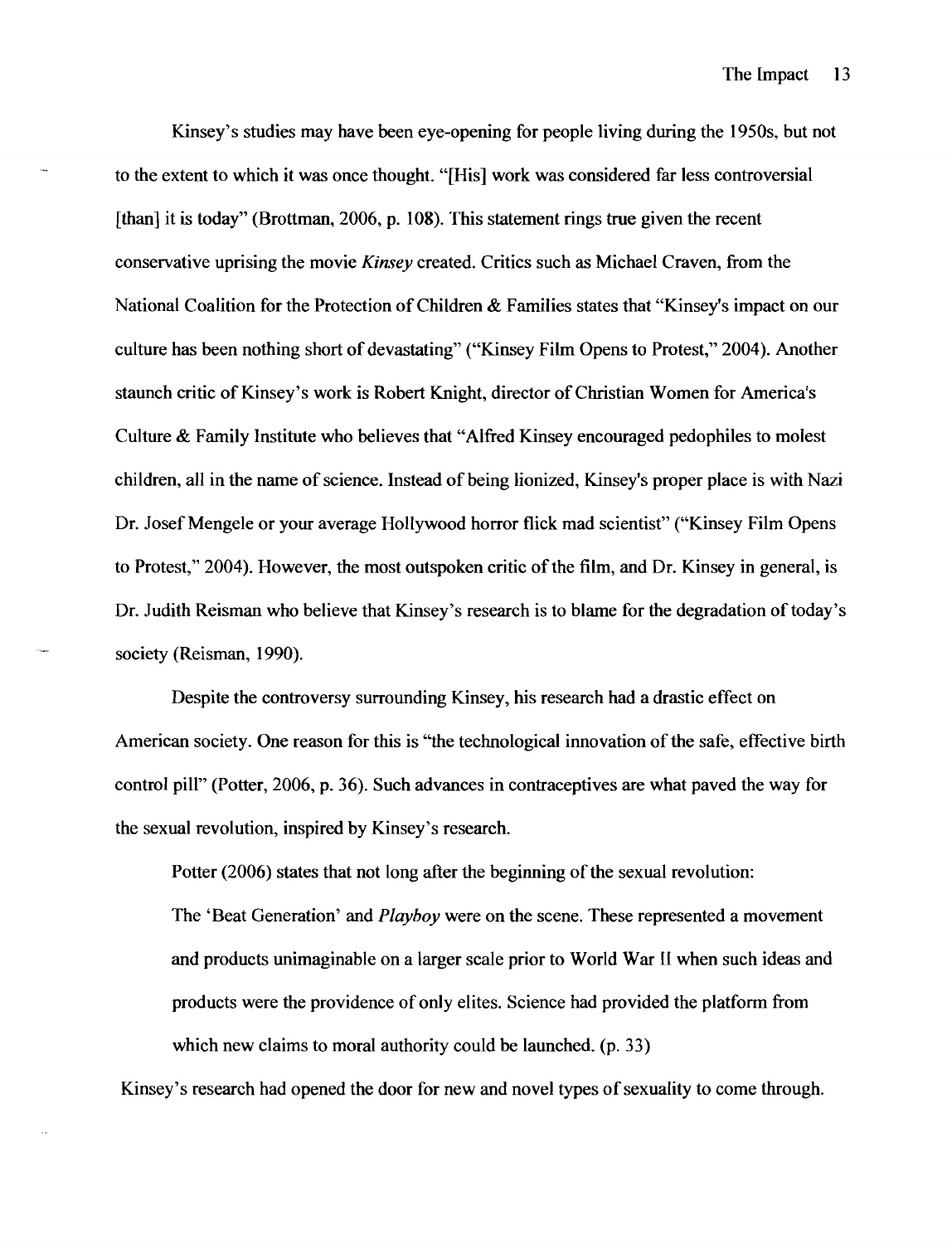Now that the sexual revolution has come and gone, "there is now a loss of faith that sexual freedom in and of itself leads to progressive social and political change. And there is an even more shattering loss of eloquence in defending the value of sexual freedom itself' (Herzog, 2006, p. 44). Recent pushes to make abortion illegal and to add a constitutional amendment making gay marriage illegal show that the conservative backlash against the sexual revolution is gaining ground with far too little opposition. Also, following the sexual revolution prejudice still exists towards people who are different from the perceived 'norm' despite the knowledge that many people in this country do not follow the 'norm'. This societal view has changed little in the aftermath of the sexual revolution. So, the question becomes, what has changed?

With every revolutionary leader comes a force opposed to him or her. This was true with Kinsey and his team as well. "Faith-based moralism, Kinsey's main opponent, saw Kinsey's work as a leap into an abyss of fire, brimstone, and social decay" (Steinberg, 2005, p. 20). After Kinsey's reports were released "science was perceived by many as no longer used to catalog behavioral 'facts', but as a tool to attack the moral fabric on which 'proper' sexuality was based" (Potter, 2006, p. 31). This is likely due to Kinsey's subtle, yet clear support of 'abnormal' sexual behaviors. Kinsey and his followers not only reported the data they found in their case histories; they also added their own views on morality and "the criminalization of behaviors" by religious doctrines (Potter, 2006, p. 31). Many believe that his work represents a challenge "to the authority of the religious sphere over matters of 'proper' sexual behavior and sexuality" (Potter, 2006, p. 32). It is thought that his dislike of religious authority came from his strict religious upbringing by his father.

One of the main arguments used by Kinsey's opponents was that his statistics were flawed due to a non-random sample. Their conclusion is that his results could not possibly be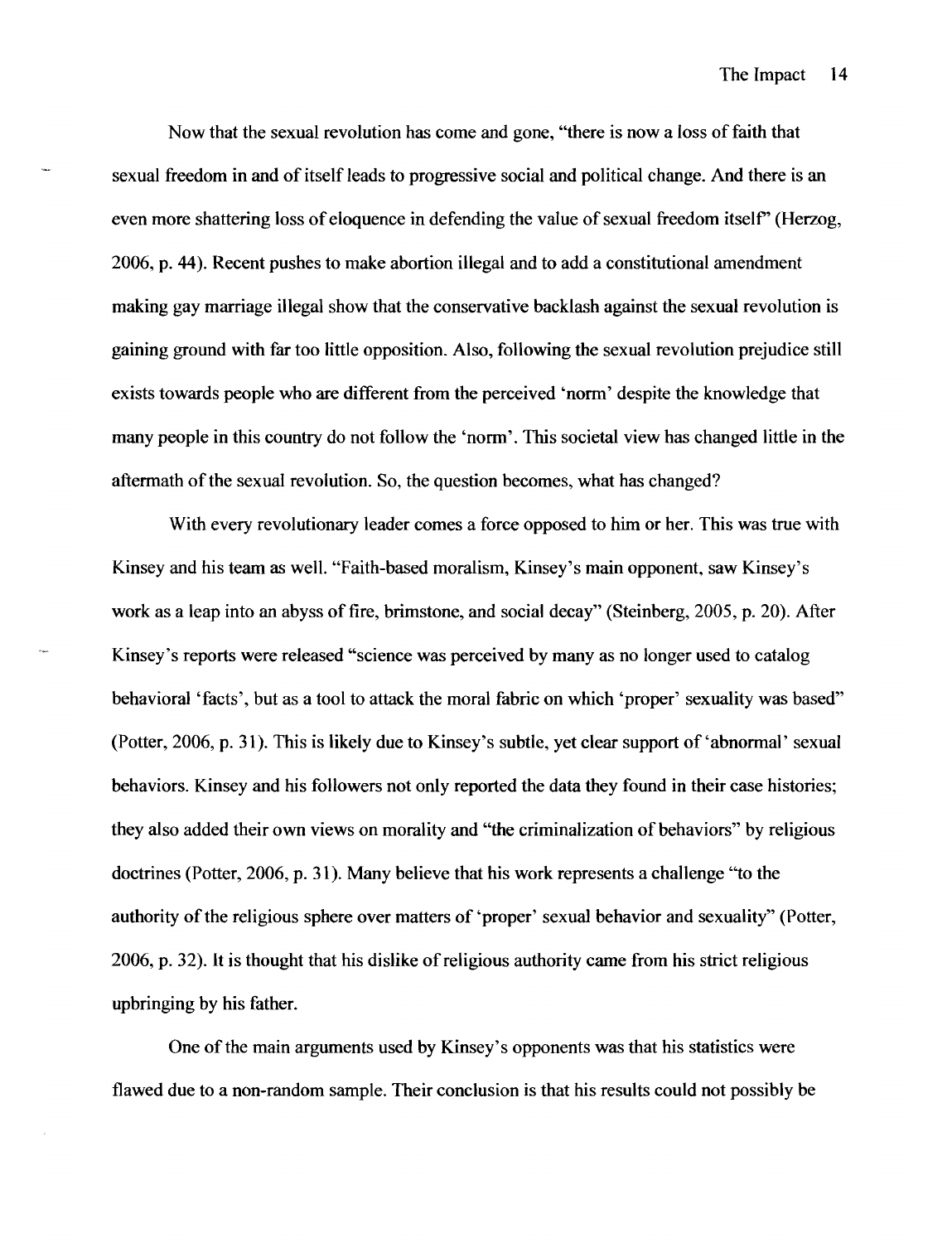representative of the United States' population as a whole because his sample was not diverse enough. While his sample was not as random as it should have been, it does not make all of his data invalid.

Other arguments were less than scientific and more emotional in nature. One such radical argument against Kinsey's work is that he and his staff were akin to child molesters. His opponents' goal "[was] to render [the Reports'] value less than negligible, to make it obscene" (Potter, 2006, p. 35). Another argument "erroneously draws on the Pandora's Box assumption and fear that once knowledge of different practices and desires are voiced, otherness is revealed and given shape. Simply speaking of it will induce the morally vulnerable to be seduced into sin" (Pryce, 2006, p. 78).

Despite the warm reception by some, others in Europe met Kinsey's research with opposition using many of the same arguments that American opponents used. Others worried about the 'deromanticization' of sex (Herzog, 2006). Such worries may not have been illfounded. In today's society, sex is not viewed with the same romantic notion as it once was. This may be in part due to Kinsey counting the number of orgasms a person had as a measure of sexual satisfaction.

Even today conservatives are still blaming Kinsey for the changes in laws concerning homosexuality and sex education (Potter, 2006). "The similarity and continuity in the religious, political, and public responses between the original report, and half a century later, in the hostile reactions towards the movie" is astounding (Pryce, 2006, p. 64). To date, many conservatives cringe at the mere mention of Kinsey's name. However, some believe that "it is only in recent years, in fact, that Kinsey has been a target of systematic attacks by the Christian right" (Brottman, 2006, p. 108). Regardless of the source of opposition, it is telling that Kinsey's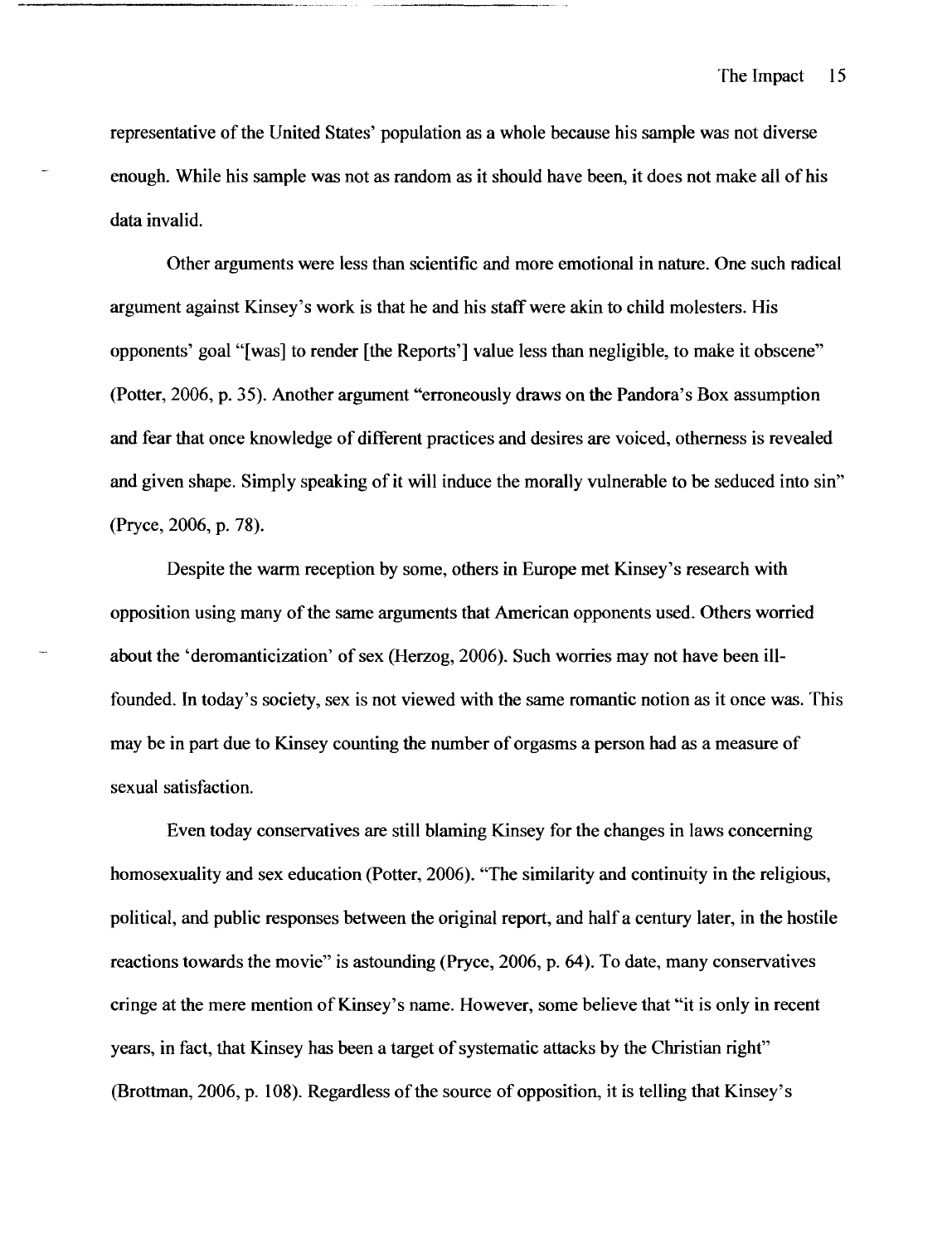research has been under attack since the day it was published.

The reasons for the broad scope of this continued opposition are not completely clear. One reason is that "human sexuality and desire represents a huge project of control and order because of its potential to destabilize individuals, communities, and beliefs (Pryce, 2006, p. 69). Religious and conservative leaders believe that they need to control sexual behavior because otherwise people would fall into sin. Also, the lingering restraints ofthe Victorian era caused many to be worried about Kinsey's lack of judgment regarding the morality of certain sexual acts  $(Ren, 2006)$ . This argument is not so much religious as it is cultural. The culture of the 1950s was still clinging to a strict Victorian view of sexuality, which did not allow for 'abnormal' behavior.

Alfred Kinsey's sex research had a profound effect on American culture. His work helped bring about a more favorable view towards female sexuality and homosexuality. His research also altered the face of science forever by bringing 'pop science' into American homes for the first time. He opened the door for the sex-laden media that is prevalent today. He stood by his research even in the face of incredible opposition. Most importantly, he showed that there is no such concept as 'abnormality'. All of these contributions are what made Alfred C. Kinsey a great man with an unforgettable legacy.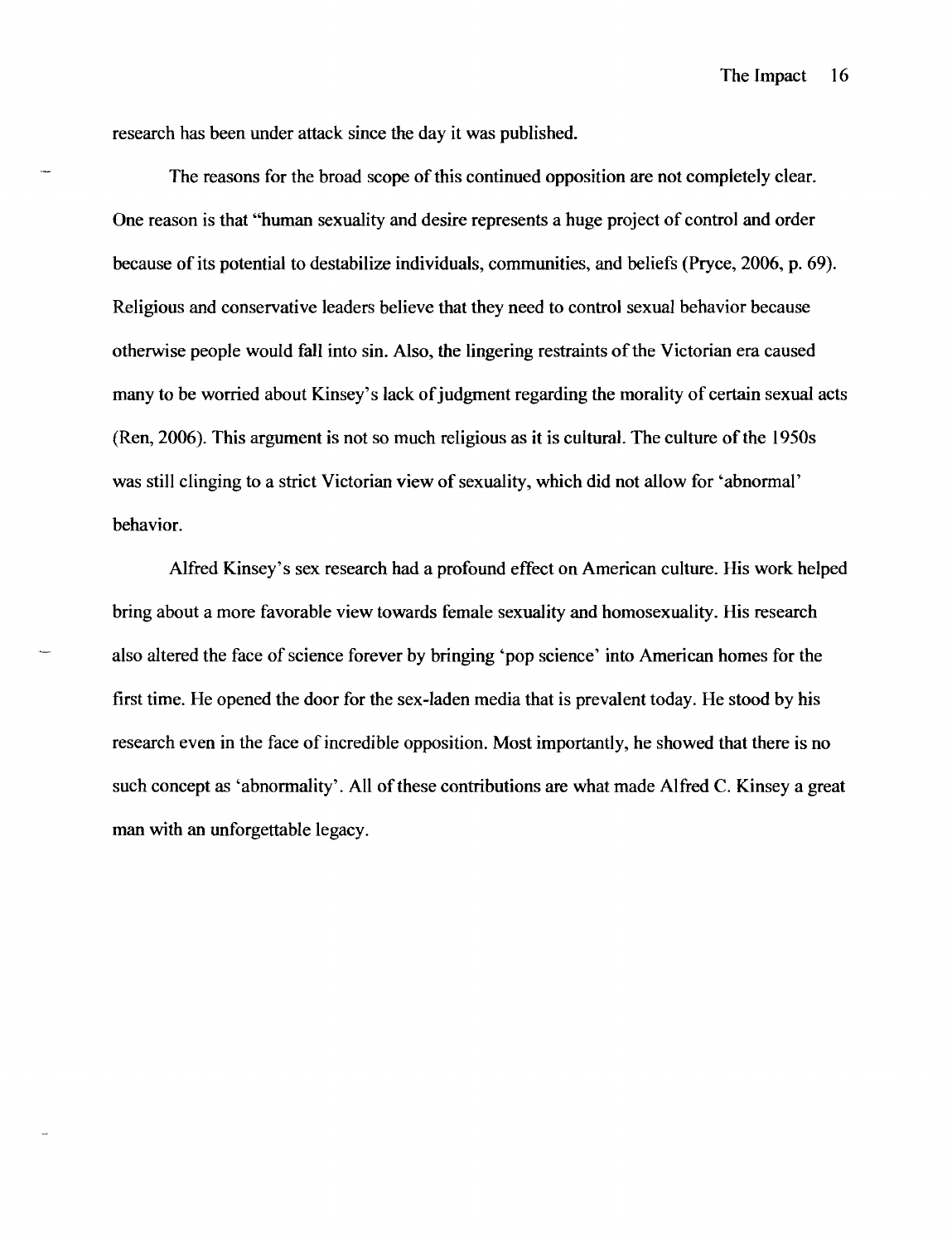#### References

- American Psychiatric Association. (1974). *Diagnostic and statistical manual of mental disorders*  $(2<sup>nd</sup>$  ed.), Washington, DC: Author.
	- Brottman, M. (2006). Alfred C. Kinsey: Pervert, prophet, or patsy? *Sexuality* & *Culture, 10(1),*  107-109. Retrieved March 24, 2008, from Academic Search Premier database.
	- Bullough, V. (2004, June). Sex will never be the same: The contributions of Alfred C. Kinsey. *Archives ofSexual Behavior,* 33(3),277-286. Retrieved March 24,2008, from Academic Search Premier database.

Christenson, C. V. (1971). *Kinsey: A biography.* Bloomington: Indiana University Press.

- Ericksen, J. (2000). Sexual liberation's last frontier. *Society,* 37(4),21-25. Retrieved March 24, 2008, from Academic Search Premier database.
- Esther, J. (2005). On the making of Kinsey and Kinsey. *Gay* & *Lesbian Review Worldwide,*  12(4), 15-17. Retrieved March 24, 2008, from Academic Search Premier database.
- Granzig, W. (2006). The legacy of Alfred C. Kinsey. *Sexuality & Culture, 10*(1), 99-102. Retrieved March 24, 2008, from Academic Search Premier database.
- Herek, G. M. (n.d.) *Facts about homosexuality and mental health.* Retrieved April 19,2008, from http://psychology.ucdavis.edu/rainbow/html/facts\_mental\_health.html
- Herzog, D. (2006). The reception of the Kinsey reports in Europe. *Sexuality & Culture*, 10(1), 39-48. Retrieved March 24, 2008, from Academic Search Premier database.
- Jones, J. H. (1997). *Alfred* C. *Kinsey: A public/private lift.* New York: W. W. Norton & Company, Inc.
- Kinsey, A. *C.,* Pomeroy, W. B., & Martin, C. E. (1948). *Sexual behavior in the human male.*  Philadelphia: W.B. Saunders.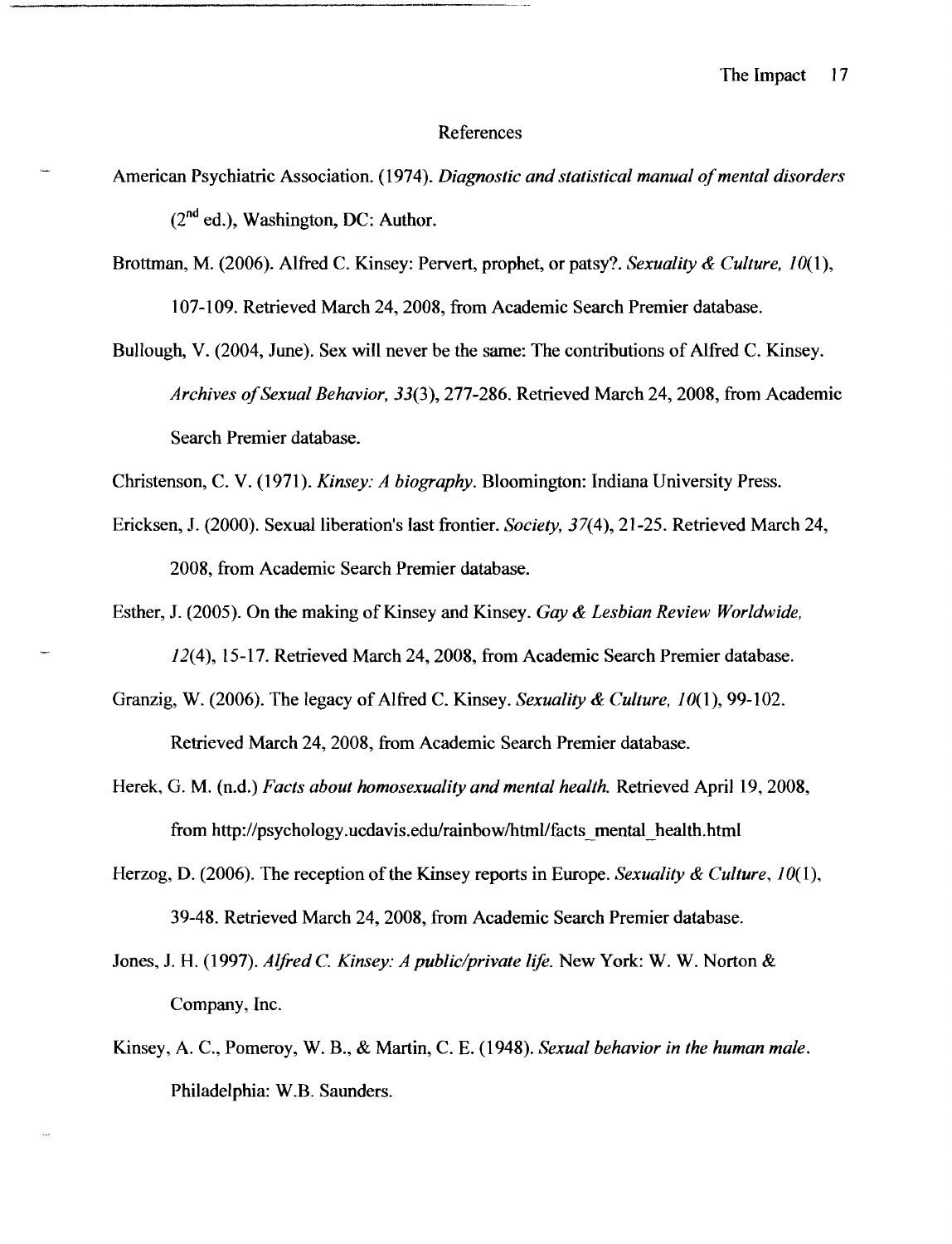- Kinsey, A. c, Pomeroy, W. B., Martin, C. E., & Gebhard, P. H. (1953). *Sexual behavior in the humanfemale.* Philadelphia: W.B. Saunders.
- Kinsey film opens to protest. (2004, November 12). *WorldNetDaily.* Retrieved April 19, 2008, from http://www.wnd.com/news/article.asp?ARTICLE\_ID=41412
- Pastoetter, J. (2006). Alfred C. Kinsey: A much discussed scientist of our time. *Sexuality & Culture,* 1*O(* I), 5-14. Retrieved March 24, 2008, from Academic Search Premier database.

Pomeroy, W. B. (1972). *Dr. Kinsey and the institute for sex research.* New York: Harper & Row.

- Potter, R. (2006). As firecrackers to atom bombs: Kinsey, science, and authority. *Sexuality* & *Culture, 10(1),29-38.* Retrieved March 24,2008, from Academic Search Premier database.
- Pryce, A. (2006). Let's talk about sexual behavior in the human male: Kinsey and the invention of (post)modem sexualities. *Sexuality* & *Culture, 10(1),63-93.* Retrieved March 24, 2008, from Academic Search Premier database.

Reisman, J. A. & Eichel, E. W. (1990). *Kinsey, sex andfraud.* Lafayette, LA: Lochinvar, Inc.

Ren, P. (2006). Jones on Kinsey: A unisex report. *Sexuality* & *Culture, 10(1),* 23-28. Retrieved March 24,2008, from Academic Search Premier database.

Steinberg, D. (2005). Origins of the Kinsey revolution. *Gay & Lesbian Review Worldwide*, 12(2), 19-21. Retrieved March 24, 2008, from Academic Search Premier database.

Wikipedia. (2008, April 8). Career. In *Alfred Kinsey* (significant publications). Retrieved d April

18, 2008, from http://en.wikipedia.org/wiki/Alfred Kinsey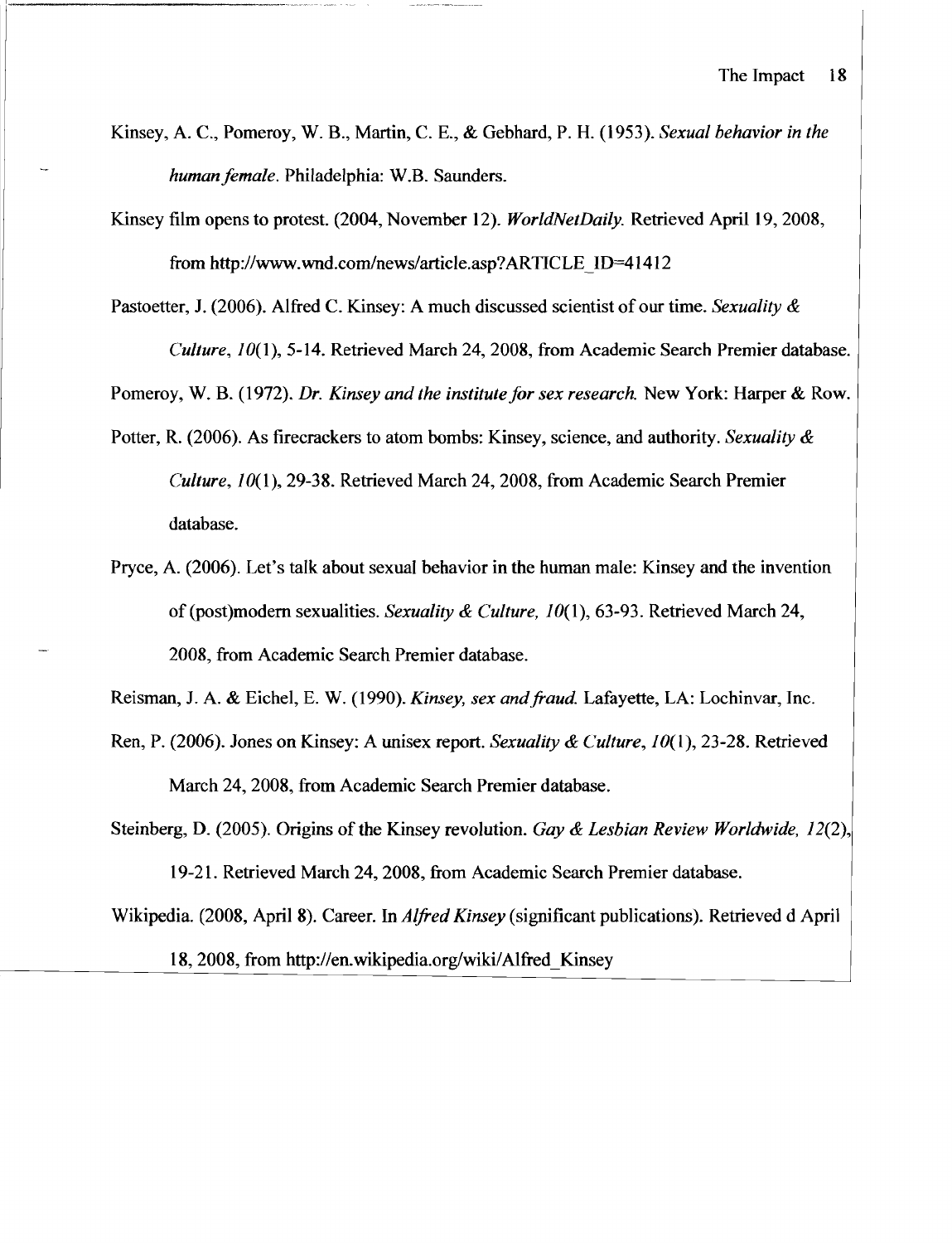## *Figure* 1. Kinsey's heterosexual-homosexual rating scale.



0- Exclusively heterosexual with no homosexual

1- Predominantly heterosexual, only incidentally homosexual

2- Predominantly heterosexual, but more than incidentally homosexual

3- Equally heterosexual and homosexual

4- Predominantly homosexual, but more than incidentally heterosexual

5- Predominantly homosexual, only incidentally heterosexual

6- Exclusively homosexual

*Note.* From *Sexual Behavior in the Human Male* (p. 638), by A. C. Kinsey, W. B. Pomeroy,

& C. E. Martin, 1948, Philadelphia: W. B. Saunders. Copyright 1948 by W. B. Saunders.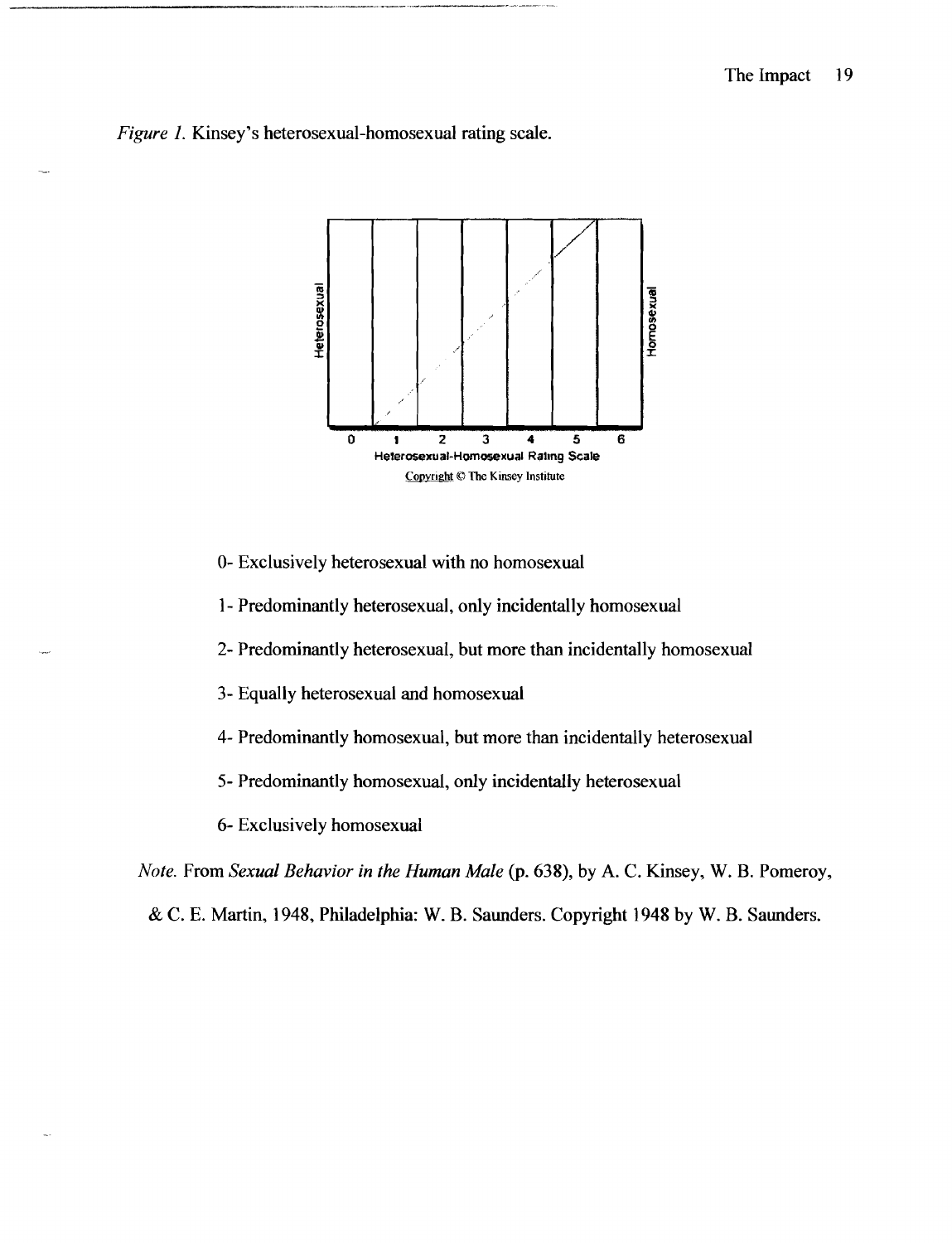## Table 1

|                    |                | MALE<br>$R$ large |              |  |  |
|--------------------|----------------|-------------------|--------------|--|--|
| AGE.               |                | Whi to            |              |  |  |
|                    | College        | Non<br>College    | College      |  |  |
|                    | χ              | χ                 | χ            |  |  |
| - 7                | 0              | O.                | 0.6          |  |  |
| 8                  | 0. L           | 0.1               | 0            |  |  |
| 9                  | 0.4            | 0.4               | 0.6          |  |  |
| 10                 | 2.6            | $2 - 1$           | 0.6          |  |  |
| 11                 | 7.9            | 5.9               | 5.6          |  |  |
| 12                 | 22.8           | 19.5              | 13.0<br>31.1 |  |  |
| 13                 | 30.4<br>22.4   | 32.7<br>25.5      | 20.9         |  |  |
| 14<br>15           | 1.4            | 7.4               | 20.3         |  |  |
| 16                 | 3.9            | 4,2               | 5.1          |  |  |
| 17                 | 1.0            | 0.7               | 1.7          |  |  |
| 18                 | 0.6            | 0.4               | 0.6          |  |  |
| 19                 | 0.1            | 0.4               | 0            |  |  |
| 20                 | 0.1            | 0.4               | 0            |  |  |
| 21                 | 0.1            | 0.1               | 0            |  |  |
| 22                 |                | 0.1               | 0            |  |  |
| 21                 | 0              | 0                 | 0            |  |  |
| 2 <sub>9</sub>     | --             | 0                 | 0            |  |  |
| 25                 |                | $\mathbf 0$       | $\sigma$     |  |  |
| 26                 | 0              | $\sigma$          | f)           |  |  |
|                    |                |                   |              |  |  |
|                    |                |                   |              |  |  |
|                    |                |                   |              |  |  |
|                    |                |                   |              |  |  |
|                    |                |                   |              |  |  |
|                    |                |                   |              |  |  |
|                    |                |                   |              |  |  |
|                    |                |                   |              |  |  |
|                    |                |                   |              |  |  |
| Known <sup>1</sup> | 4680           | 758               | 177          |  |  |
| Unknown N          | 12             | 8                 | 0            |  |  |
| Inapplicable N     | $\mathfrak{I}$ | $\circ$           | 0            |  |  |
|                    |                |                   |              |  |  |
| Card and column    |                | 5710-11           |              |  |  |

TABLE 54. AGE AT FIRST EJACULATION

STANDARD QUESTION: "How old were you the first time you were able to ejaculate, that is, have something come out of the penis when you came to climax?"

*Note.* From *The Kinsey Data: Marginal Tabulations ofthe* 1938-1963 *Interviews Conducted by the Institute for Sex Research* (p. 101), by P. H. Gebhard & A. B. Johnson, 1979, Philadelphia:

W. B. Saunders. Copyright 1979 by Institute for Sex Research.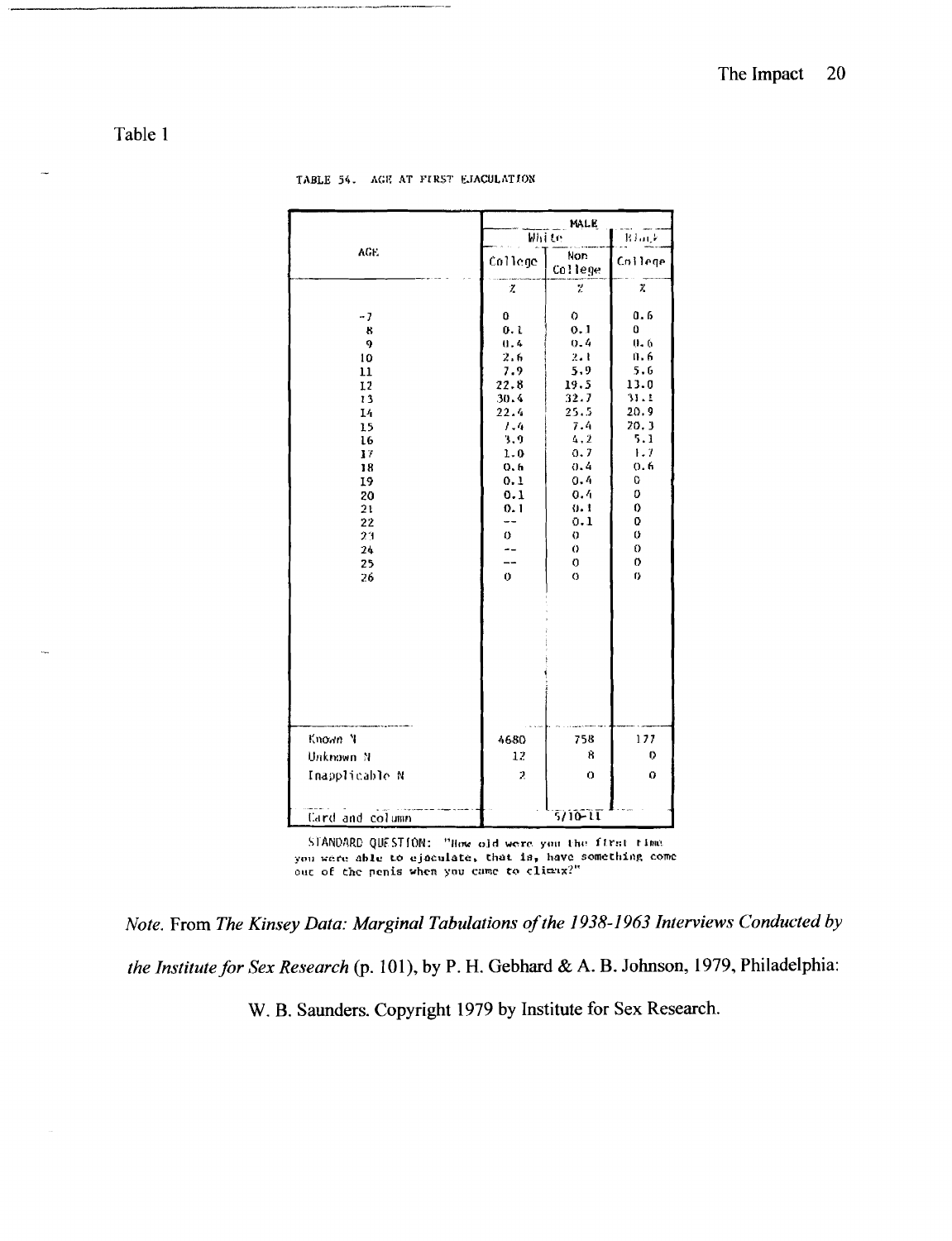Table 2

|                                                                                                                                              | 부품도                                                                             |                                                          |                                                  | FEMALE                                                                 |                                                                              |                                                             |
|----------------------------------------------------------------------------------------------------------------------------------------------|---------------------------------------------------------------------------------|----------------------------------------------------------|--------------------------------------------------|------------------------------------------------------------------------|------------------------------------------------------------------------------|-------------------------------------------------------------|
| 320031                                                                                                                                       | Ente                                                                            |                                                          | Black                                            | $A = 5$                                                                |                                                                              | $\frac{\pi}{2}$ or $^{\circ}$                               |
|                                                                                                                                              | Cullene                                                                         | $-5$<br>tal bege-                                        | Colliege                                         | Co l'ene                                                               | No.<br>$36 - 642$                                                            | College S                                                   |
|                                                                                                                                              | ÷.                                                                              |                                                          | Ã.                                               | S.,                                                                    | $\mathbb{X}$                                                                 | $\mathcal{L}$                                               |
| None<br><b>Kare</b><br>theideaial<br>More than incidental<br>Extensive<br>Avoused by Brureach<br>or accidental contact:<br>no sexual contact | 63.7<br>$12 - 3$<br>71, 91<br>3.5<br>915.<br>242<br>$\mathbb{Z}$ , $\mathbb{R}$ | 60.2<br>10-9<br>20.2<br>$-4.5$<br>32.7<br>$1 - C$<br>0.1 | 70.0<br>12. A<br>6.3<br>0.6<br>9.0<br>5.6<br>7.6 | 85.2<br>$\alpha_{\rm{max}}$<br>2.2<br>$2 - 5$<br>$3 - 7$<br>3.4<br>ñ.5 | 89.1<br>4.3<br>1.4<br>$0, \delta$<br>2.4<br>1.6<br>$\mathcal{I},\mathcal{I}$ | 39.7<br>2.7<br>1.3<br>$0.9$<br>$1.2$<br>$3.1$<br><b>U.A</b> |
| Experience, but amount<br>unkaczn.                                                                                                           |                                                                                 |                                                          |                                                  |                                                                        |                                                                              |                                                             |
| Fridayn N                                                                                                                                    | 4692                                                                            | 764                                                      | 177                                              | 4357                                                                   | 1028                                                                         | 经主                                                          |
| <b>Coknown N</b>                                                                                                                             | $\mathcal{I}$                                                                   | 2                                                        | Ó.                                               | 1                                                                      | O                                                                            | G.                                                          |
| irapplicable N                                                                                                                               | đ.                                                                              | C.                                                       | $\sigma$                                         | n.                                                                     | 5                                                                            | $\mathbf{H}$                                                |
| Canit and collumn                                                                                                                            |                                                                                 | 5/19                                                     |                                                  |                                                                        | 5/55                                                                         |                                                             |

|  |  |  |  | TAMIE 379. AMDUNI OF HOMOSHMILL AXPERIENCE |  |
|--|--|--|--|--------------------------------------------|--|
|--|--|--|--|--------------------------------------------|--|

 ${\rm S75700580}$   ${\rm Q/US}$   ${\rm T974}$  . These data are deilyed from responses to questions regarding :iguency and number of partners,

NGTE: "Bare" is defined as 1 partner and/or 1-3 experiences: "incidental" is 2-<br>partners and/or 6-20 experiences; "more than incidental" is 5-20 pertners<br>and/or 21-50 experiences: "extensive" is 21 or more perthers and/or rore experiences.

*Note.* From *The Kinsey Data: Marginal Tabulations of the 1938-1963 Interviews Conducted by* 

*the Institute for Sex Research* (p. 101), by P. H. Gebhard & A. B. Johnson, 1979, Philadelphia:

W. B. Saunders. Copyright 1979 by Institute for Sex Research.